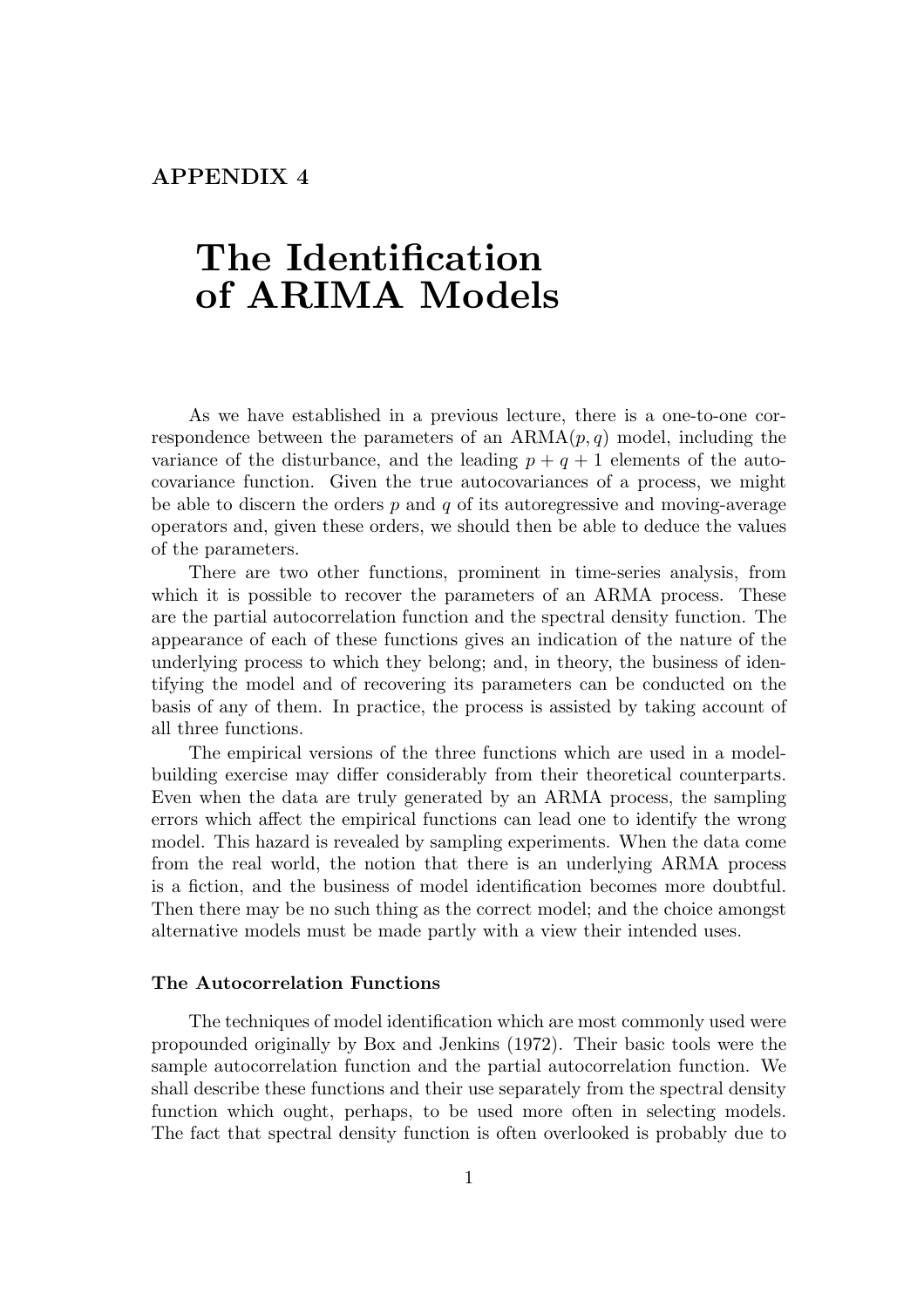an unfamiliarity with frequency-domain analysis on the part of many model builders.

**Autocorrelation function (ACF).** Given a sample  $y_0, y_1, \ldots, y_{T-1}$  of *T* observations, we define the sample autocorrelation function to be the sequence of values

(1) 
$$
r_{\tau} = c_{\tau}/c_0, \quad \tau = 0, 1, \ldots, T-1,
$$

wherein

(2) 
$$
c_{\tau} = \frac{1}{T} \sum_{t=\tau}^{T-1} (y_t - \bar{y})(y_{t-\tau} - \bar{y})
$$

is the empirical autocovariance at lag  $\tau$  and  $c_0$  is the sample variance. One should note that, as the value of the lag increases, the number of observations comprised in the empirical autocovariance diminishes until the final element  $c_{T-1} = T^{-1}(y_0 - \bar{y})(y_{T-1} - \bar{y})$  is reached which comprises only the first and last mean-adjusted observations.

In plotting the sequence  ${r<sub>\tau</sub>}$ , we shall omit the value of  $r<sub>0</sub>$  which is invariably unity. Moreover, in interpreting the plot, one should be wary of giving too much credence to the empirical autocorrelations at lag values which are significantly high in relation to the size of the sample.

**Partial autocorrelation function (PACF).** The sample partial autocorrelation  $p_{\tau}$  at lag  $\tau$  is simply the correlation between the two sets of residuals obtained from regressing the elements  $y_t$  and  $y_{t-\tau}$  on the set of intervening values  $y_1, y_2, \ldots, y_{t-\tau+1}$ . The partial autocorrelation measures the dependence between  $y_t$  and  $y_{t-\tau}$  after the effect of the intervening values has been removed.

The sample partial autocorrelation  $p<sub>\tau</sub>$  is virtually the same quantity as the estimated coefficient of lag  $\tau$  obtained by fitting an autoregressive model of order  $\tau$  to the data. Indeed, the difference between the two quantities vanishes as the sample size increases. The Durbin–Levinson algorithm provides an efficient way of computing the sequence  ${p<sub>\tau</sub>}$  of partial autocorrelations from the sequence of  ${c<sub>\tau</sub>}$  of autocovariances. It can be seen, in view of this algorithm, that the information in  ${c<sub>\tau</sub>}$  is equivalent to the information contained jointly in  ${p_{\tau}}$  and  $c_0$ . Therefore the sample autocorrelation function  ${r_t}$  and the sample partial autocorrelation function  $\{p_t\}$  are equivalent in terms of their information content.

#### **The Methodology of Box and Jenkins**

The model-building methodology of Box and Jenkins, relies heavily upon the two functions  $\{r_t\}$  and  $\{p_t\}$  defined above. It involves a cycle comprising the three stages of model selection, model estimation and model checking. In view of the difficulties of selecting an appropriate model, it is envisaged that the cycle might have to be repeated several times and that, at the end, there might be more than one model of the same series.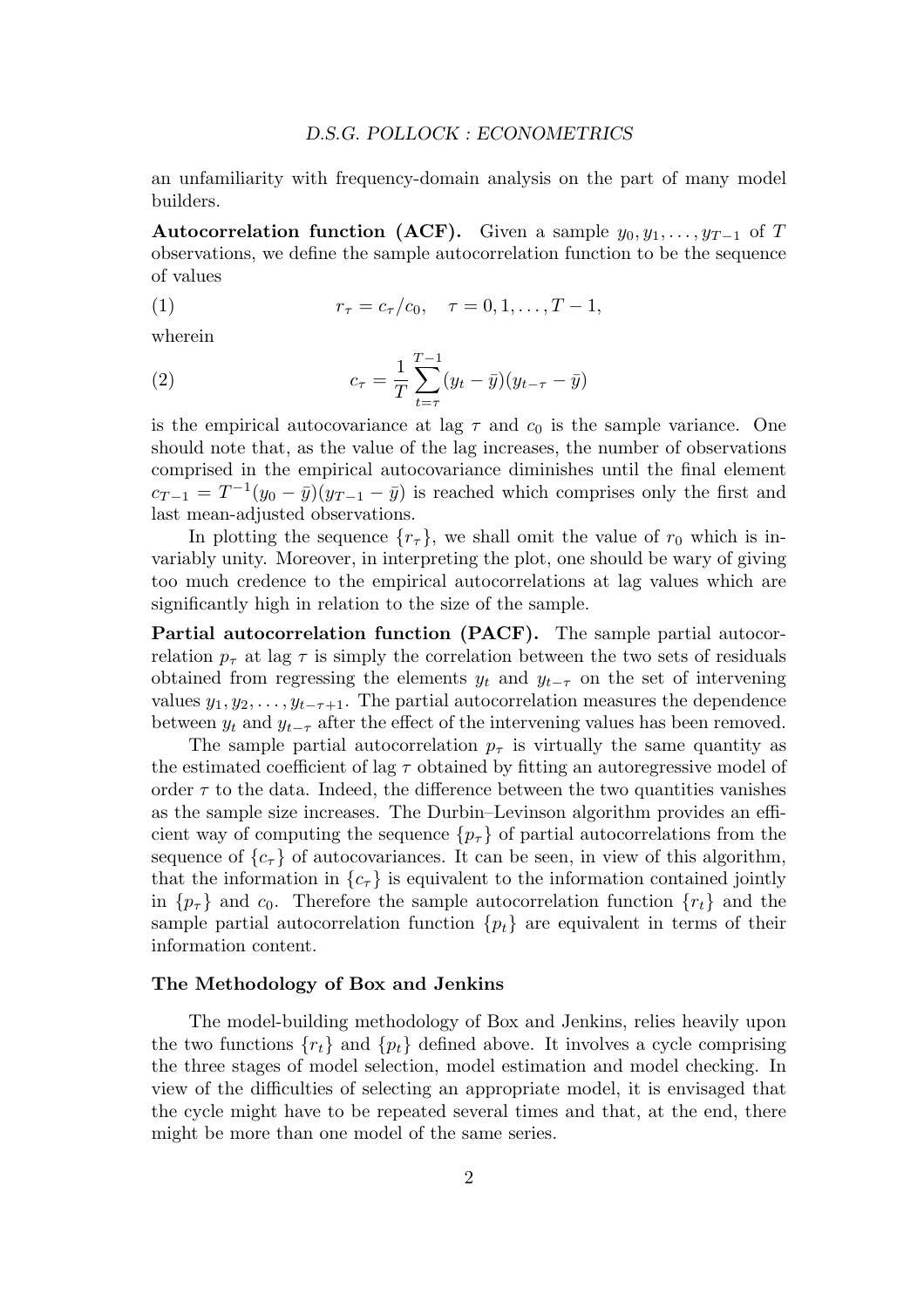

**Figure 1.** The concentration readings from a chemical process with the autocorrelation function and the autocorrelation function of the differences.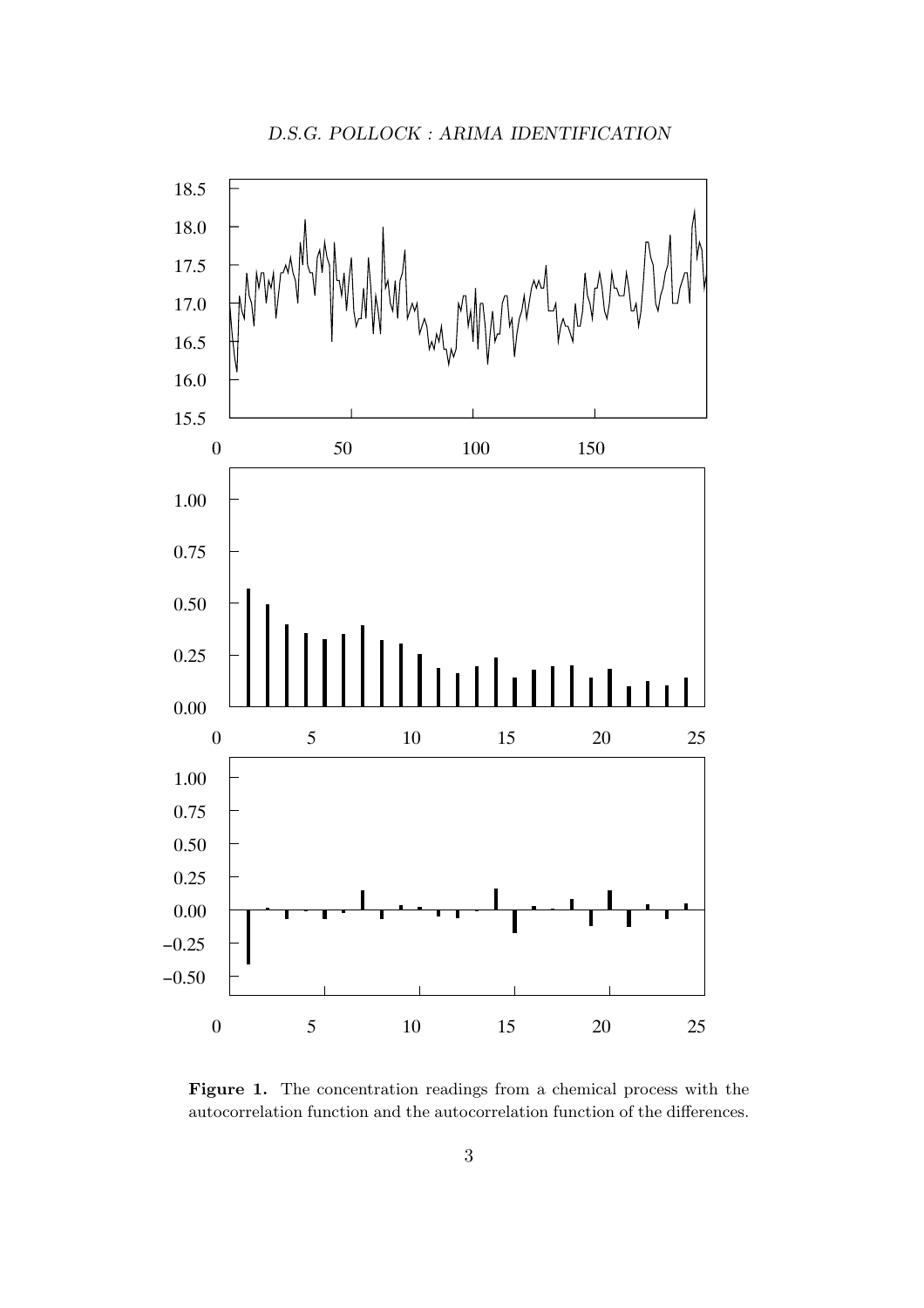#### *D.S.G. POLLOCK : ECONOMETRICS*

**Reduction to stationarity.** The first step, which is taken before embarking on the cycle, is to examine the time plot of the data and to judge whether or not it could be the outcome of a stationary process. If a trend is evident in the data, then it must be removed. A variety of techniques of trend removal, which include the fitting of parametric curves and of spline functions, have been discussed in previous lectures. When such a function is fitted, it is to the sequence of residuals that the ARMA model is applied.

However, Box and Jenkins were inclined to believe that many empirical series can be modelled adequately by supposing that some suitable difference of the process is stationary. Thus the process generating the observed series  $y(t)$  might be modelled by the ARIMA $(p, d, q)$  equation

(3) 
$$
\alpha(L)\nabla^d y(t) = \mu(L)\varepsilon(t),
$$

wherein  $\nabla^d = (I - L)^d$  is the *d*th power of the difference operator. In that case, the differenced series  $z(t) = \nabla^d y(t)$  will be described by a stationary ARMA $(p, q)$  model. The inverse operator  $\nabla^{-1}$  is the summing or integrating operator, which accounts for the fact that the model depicted by equation (3) is described an autoregressive integrated moving-average model.

To determine whether stationarity has been achieved, either by trend removal or by differencing, one may examine the autocorrelation sequence of the residual or processed series. The sequence corresponding to a stationary process should converge quite rapidly to zero as the value of the lag increases. An empirical autocorrelation function which exhibits a smooth pattern of significant values at high lags indicates a nonstationary series.

An example is provided by Figure 1 where a comparison is made between the autocorrelation function of the original series and that of its differences. Although the original series does not appear to embody a systematic trend, it does drift in a haphazard manner which suggests a random walk; and it is appropriate to apply the difference operator.

Once the degree of differencing has been determined, the autoregressive and moving-average orders are selected by examining the sample autocorrelations and sample partial autocorrelations. The characteristics of pure autoregressive and pure moving-average process are easily spotted. Those of a mixed autoregressive moving-average model are not so easily unravelled.

**Moving-average processes.** The theoretical autocorrelation function  $\{\rho_\tau\}$ of a pure moving-average process of order *q* has  $\rho_{\tau} = 0$  for all  $\tau > q$ . The corresponding partial autocorrelation function  $\{\pi_{\tau}\}\$ is liable to decay towards zero gradually. To judge whether the corresponding sample autocorrelation function  ${r<sub>\tau</sub>}$  shows evidence of a truncation, we need some scale by which to judge the significance of the values of its elements.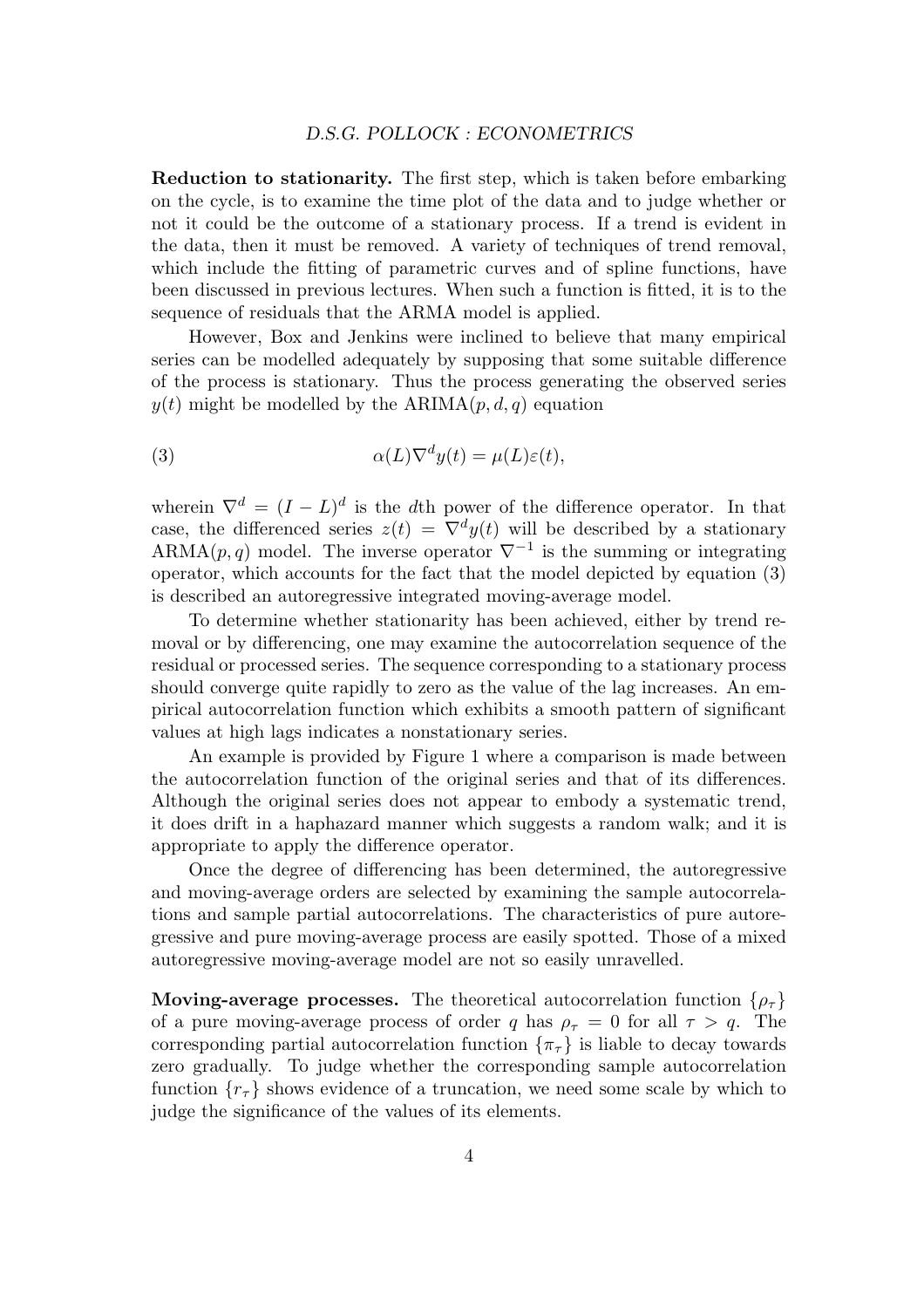

Figure 2. The graph of 120 observations on a simulated series generated by the MA(2) process  $y(t) = (1 + 0.90L + 0.81L^2)\varepsilon(t)$  together with the theoretical and empirical ACF's (middle) and the theoretical and empirical PACF's (bottom). The theoretical values correspond to the solid bars.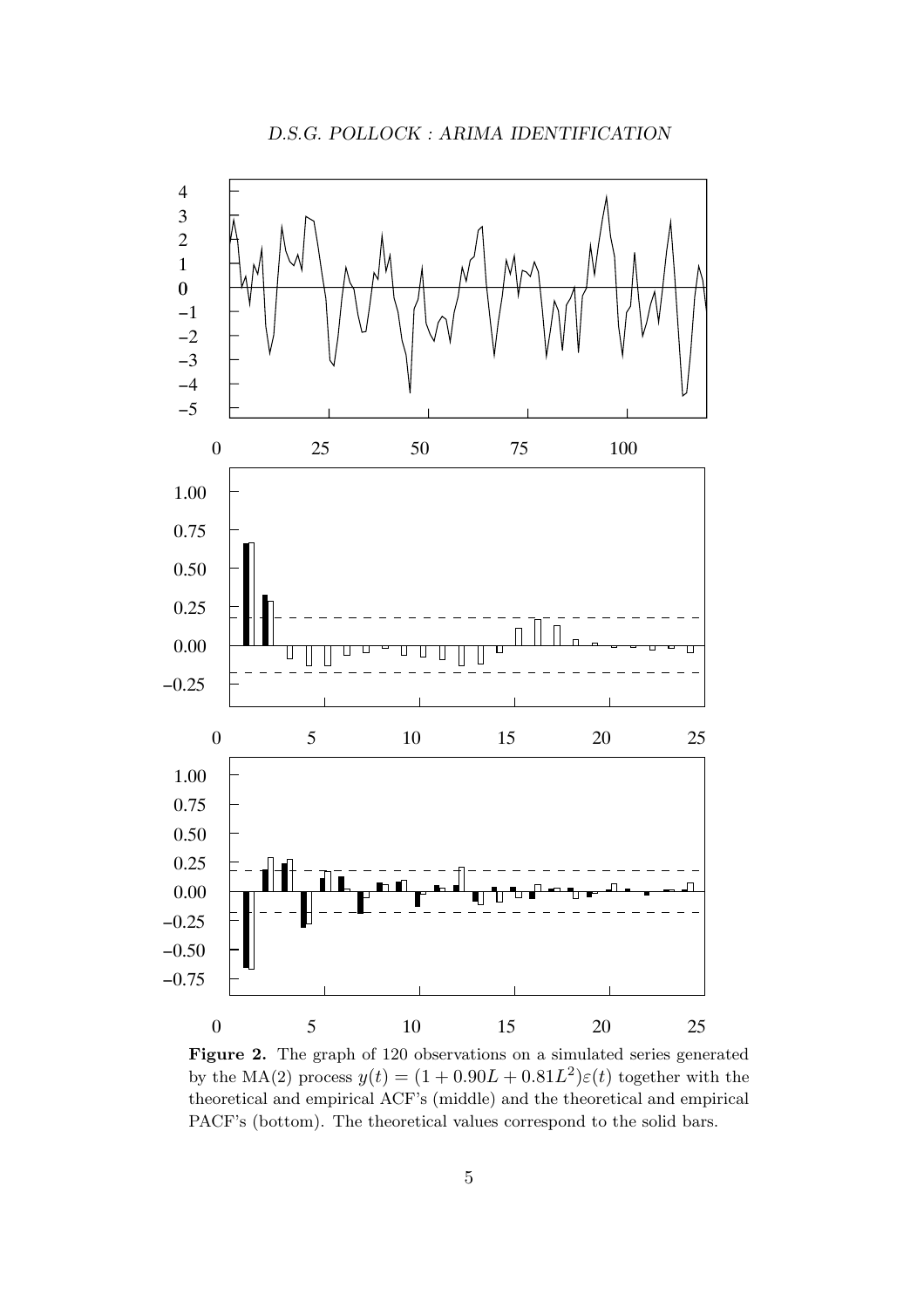#### *D.S.G. POLLOCK : ECONOMETRICS*

As a guide to determining whether the parent autocorrelations are in fact zero after lag *q*, we may use a result of Bartlett [1946] which shows that, for a sample of size *T*, the standard deviation of  $r<sub>\tau</sub>$  is approximately

(4) 
$$
\frac{1}{\sqrt{T}} \left\{ 1 + 2(r_1^2 + r_2^2 + \dots + r_q^2) \right\}^{1/2} \text{ for } \tau > q.
$$

The result is also given by Fuller [1976, p. 237]. A simpler measure of the scale of the autocorrelations is provided by the limits of  $\pm 1.96/\sqrt{T}$  which are the approximate 95% confidence bounds for the autocorrelations of a white-noise sequence. These bounds are represented by the dashed horizontal lines on the accompanying graphs.

**Autoregressive processes.** The theoretical autocorrelation function  $\{\rho_\tau\}$ of a pure autoregressive process of order *p* obeys a homogeneous difference equation based upon the autoregressive operator  $\alpha(L) = 1 + \alpha_1 L + \cdots + \alpha_p L^p$ . That is to say

(5) 
$$
\rho_{\tau} = -(\alpha_1 \rho_{\tau-1} + \cdots + \alpha_p \rho_{\tau-p}) \text{ for all } \tau \geq p.
$$

In general, the sequence generated by this equation will represent a mixture of damped exponential and sinusoidal functions. If the sequence is of a sinusoidal nature, then the presence of complex roots in the operator  $\alpha(L)$  is indicated. One can expect the empirical autocovariance function of a pure AR process to be of the same nature as its theoretical parent.

It is the partial autocorrelation function which serves most clearly to identify a pure AR process. The theoretical partial autocorrelations function  $\{\pi_{\tau}\}\$ of a AR(p) process has  $\pi_{\tau} = 0$  for all  $\tau > p$ . Likewise, all elements of the sample partial autocorrelation function are expected to be close to zero for lags greater than *p*, which corresponds to the fact that they are simply estimates of zero-valued parameters. The significance of the values of the partial autocorrelations is judged by the fact that, for a *p*th order process, their standard deviations for all lags greater that *p* are approximated by  $1/\sqrt{T}$ . Thus the bounds of  $\pm 1.96/\sqrt{T}$  are also plotted on the graph of the partial autocorrelation function.

**Mixed processes.** In the case of a mixed  $ARMA(p,q)$  process, neither the theoretical autocorrelation function not the theoretical partial autocorrelation function have any abrupt cutoffs. Indeed, there is little that can be inferred from either of these functions or from their empirical counterparts beyond the fact that neither a pure MA model nor a pure AR model would be inappropriate. On its own, the autocovariance function of an  $ARMA(p, q)$  process is not easily distinguished from that of a pure AR process. In particular, its elements *γ<sup>τ</sup>* satisfy the same difference equation as that of a pure AR model for all values of  $\tau > \max(p, q)$ .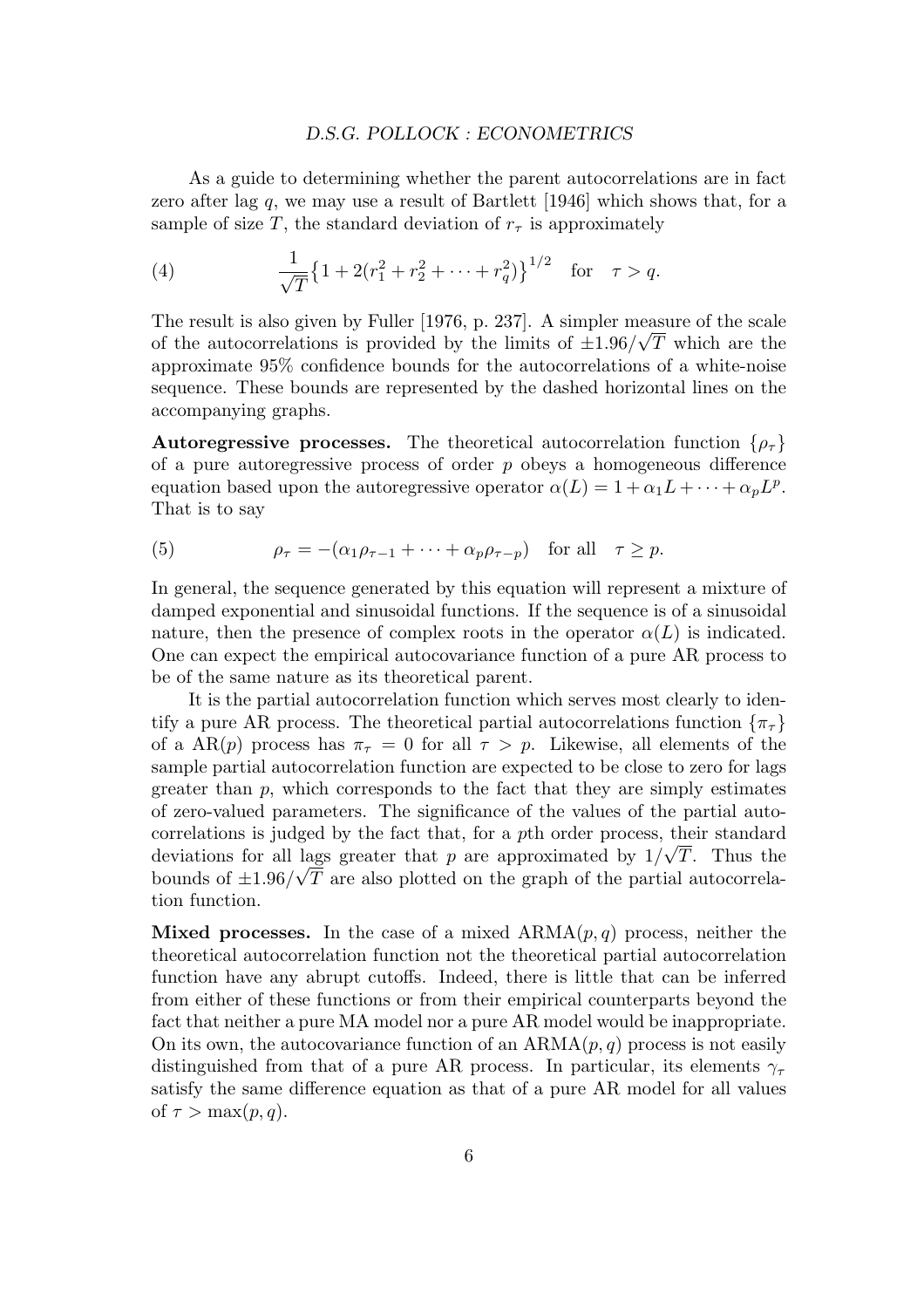

Figure 3. The graph of 120 observations on a simulated series generated by the AR(2) process  $(1 - 1.69L + 0.81L^2)y(t) = \varepsilon(t)$  together with the theoretical and empirical ACF's (middle) and the theoretical and empirical PACF's (bottom). The theoretical values correspond to the solid bars.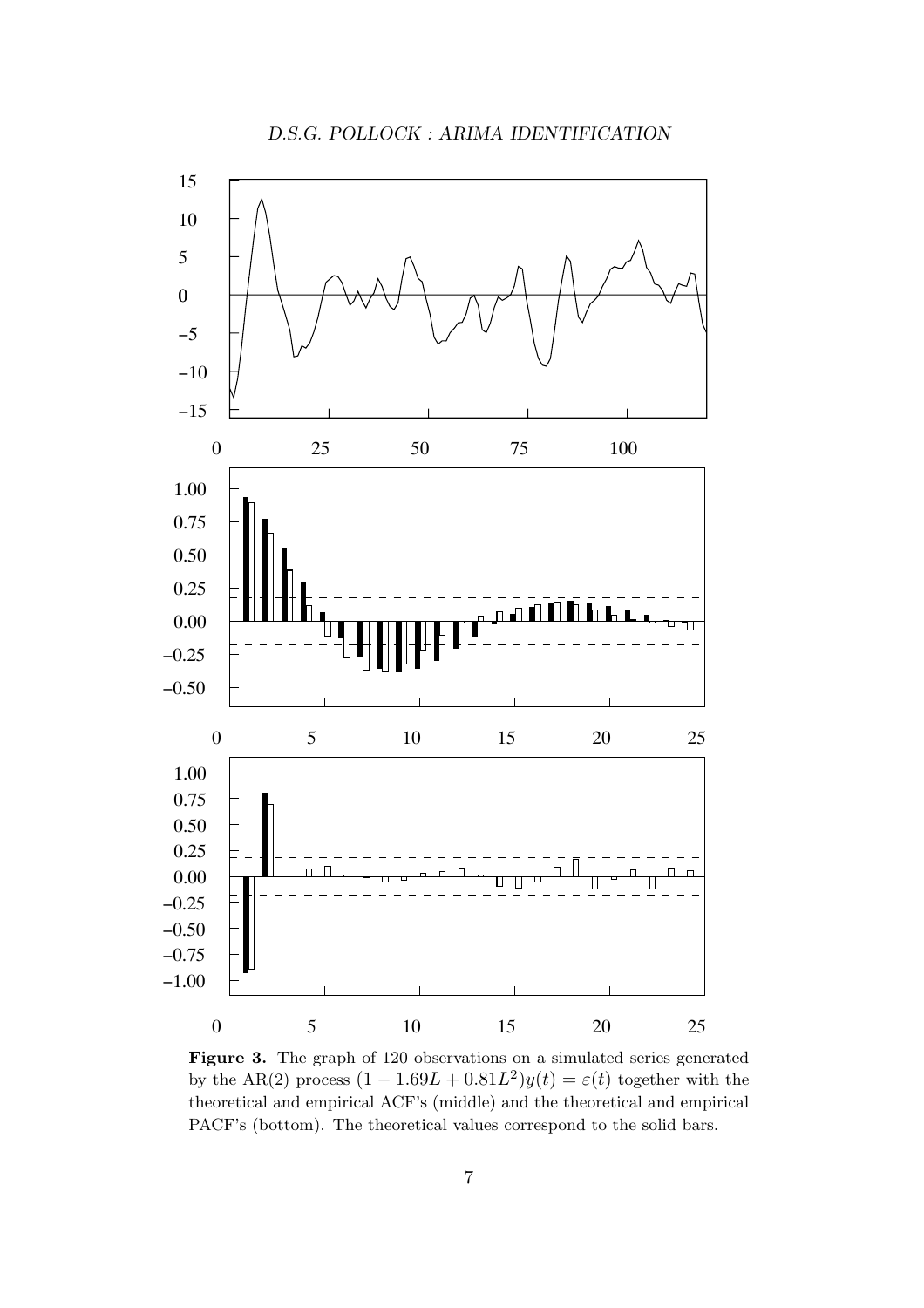*D.S.G. POLLOCK : ECONOMETRICS*



Figure 4. The graph of 120 observations on a simulated series generated by the ARMA(2, 2) process  $(1-1.69L+0.81L^2)y(t) = (1+0.90L+0.81L^2)\varepsilon(t)$  together with the theoretical and emprical ACF's (middle) and the theoretical and empirical PACF's (bottom). The theoretical values correspond to the solid bars.